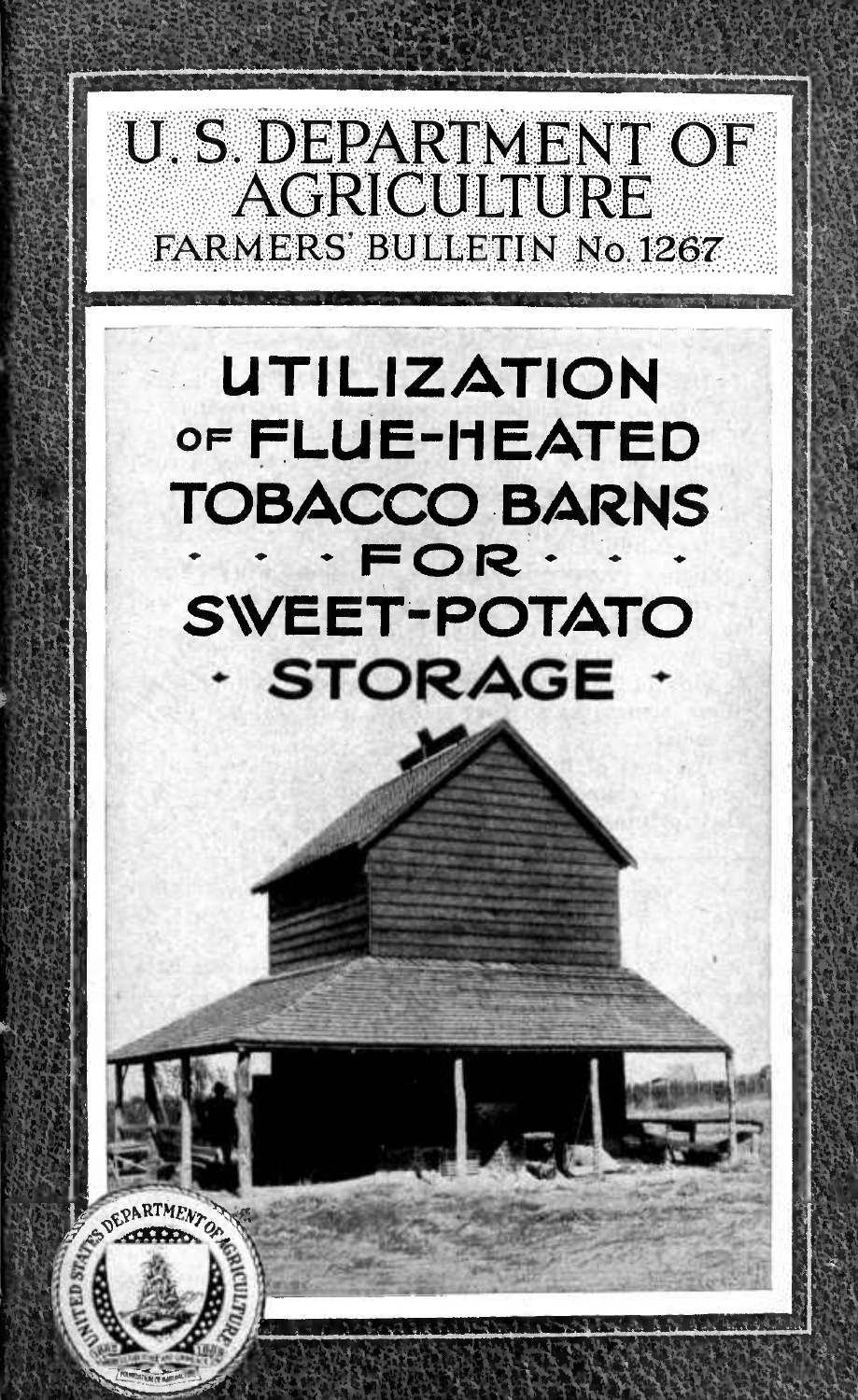# THE STORAGE OF SWEET POTATOES is a practice that has attained considerable importance.

If some building which is intended primarily for another purpose can be remodeled so as to serve for the keeping of sweet potatoes, there is an opportunity for a material saving in the cost and number of farm buildings.

Such a practice is possible in regions where flueheated tobacco barns are to be found, as the curing of the tobacco is over before the harvesting season for sweet potatoes.

This bulletin contains directions for remodeling these structures so they can be used for the dual purpose.

The cost of the necessary modifications is small, and the changes do not impair the structures for their primary use.

Contribution from the Bureau of Plant Industry

### WM. A. TAYLOR, Chief

Washington, D.C.

May, 1922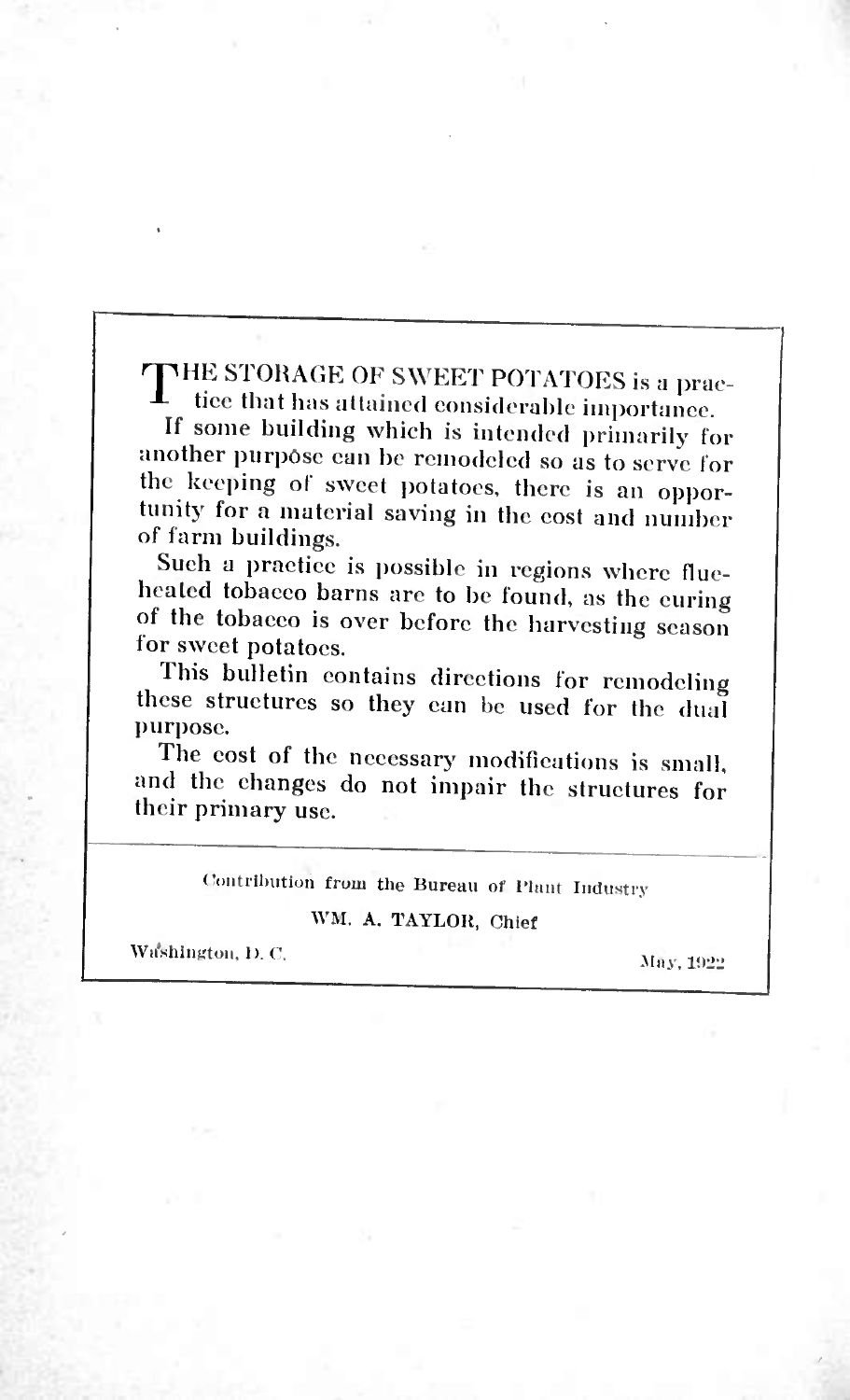# UTILIZATION OF FLUE-HEATED TOBACCO BARNS FOR SWEET-POTATO STORAGE.<sup>1</sup>

By FRED K. MILLEK, formerly *Horticvlturist, Office of Horticultural and Pomological Investigations*.

#### CONTENTS.

|                                        | Page. |                                     | Page. |
|----------------------------------------|-------|-------------------------------------|-------|
| Possibilities of sweet-potato storage. |       | Storing in crates and bins_________ |       |
| Importance of good storage________     |       | 3   Storage-house management        | 9     |
| Types of flue-heated tobacco barns__   | 4 1   | Sweet-potato varieties_____________ | 11.   |
| Converting a 16-foot tobacco barn      |       | Publications on sweet potatoes____  | 12    |
| for sweet-potato storage_________      |       |                                     |       |
|                                        |       |                                     |       |

### POSSIBILITIES OF SWEET-POTATO STORAGE.

WITH the steadily growing necessity of more satisfactorily husbanding the perishable food crops produced in the United States, the importance of adequate storage for the sweet-potato crop hecomes more important. It is only within recent years that the main sweet-potato producing territory of the country has been equipped with sufficient storage facilities for conserving more than a small fraction of the total production. Through the use of the modern storage house and the proper curing of the crop at harvest time a very considerable part of the total production is now annually made available for human consumption, though much yet remains to be accomplished.

The construction of special houses for the purpose of storing sweetpotatoes is a matter to be taken into consideration where there are but a few hundred bushels or not more than a thousand bushels of sweet potatoes to be stored. If some building which serves another important purpose can be remodeled into a sweet-potato storage house so as to serve a dual purpose, there is a possibility of a mate-

<sup>&</sup>lt;sup>1</sup> The experimental work on which this builetin is based was carried on by the Bureau of Plant Industry in cooperation with the Pee Dee Experiment Station, Florence, S. C. Credit is due Mr. R. E. Currin, of that station, for supplying the equipment used in conducting the work and for his assistance in planning and carrying out the details of the experiments.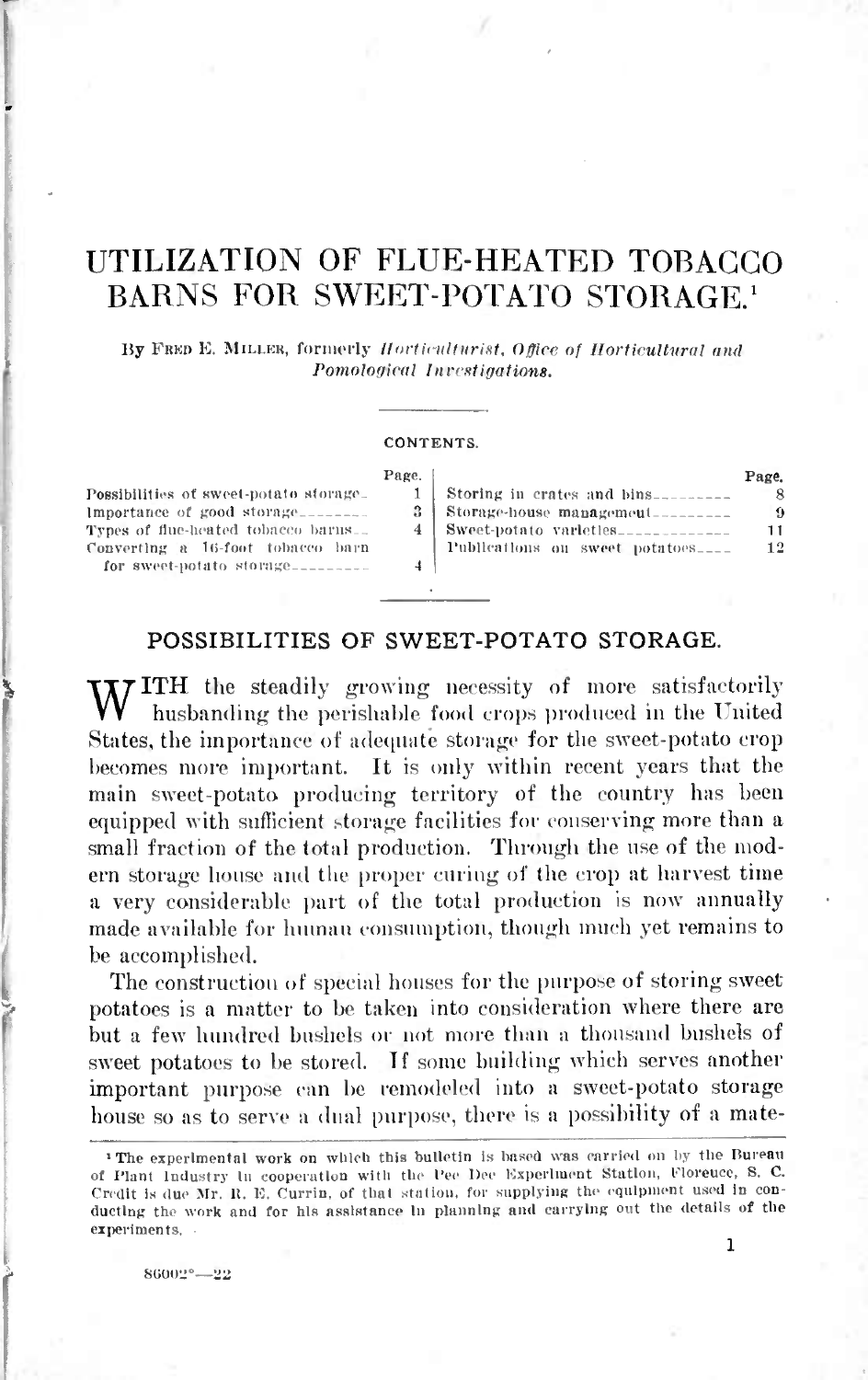rial saving in the cost of farm buildings and at the same time an opportunity to conserve at the smallest possible outlay of cash an increased supply of sweet potatoes. Many growers who produce increased supply of sweet potatoes. less than a thousand bushels of sweet potatoes figure that they can not afford to build a storage house and so are content to take the risk of storing their sweet potatoes in banks.

On farms which have flue-heated tobacco barns or other outbuildings of similar character which serve their primary use at a season before the sweet-potato harvest and are not needed for other purposes during the period covered by the curing and storing of sweet potatoes, a decided saving in the cost of construction can be made by



F10. 1.-A 16 by 16 foot tobacco barn at the l'ee Dee Experiment Station, Florence, S. C., which with slight modification served during the season of 1919-20 for curing tobacco from July 15 to September 1 and for sweet-potato storage from November 7 to March 25.

modifying these structures so as to serve <sup>a</sup> double purpose. In tobacco sections in sweet-potato territory where flue curing is practiced there are many tobacco barns which have the necessary equipment for providing the heat for curing sweet potatoes at harvest time that need only slight modification to become satisfactory sweet potato curing and storage houses. (Fig. 1.) The brief period for which these curing barns are used is well in advance of the harvest of sweet potatoes, and the modification which is necessary in order to make them satisfactory storage houses for sweet potatoes need not interfere with their use as tobacco-curing barns. If not used for the storage of sweet potatoes such buildings usually stand idle during a large part of the year.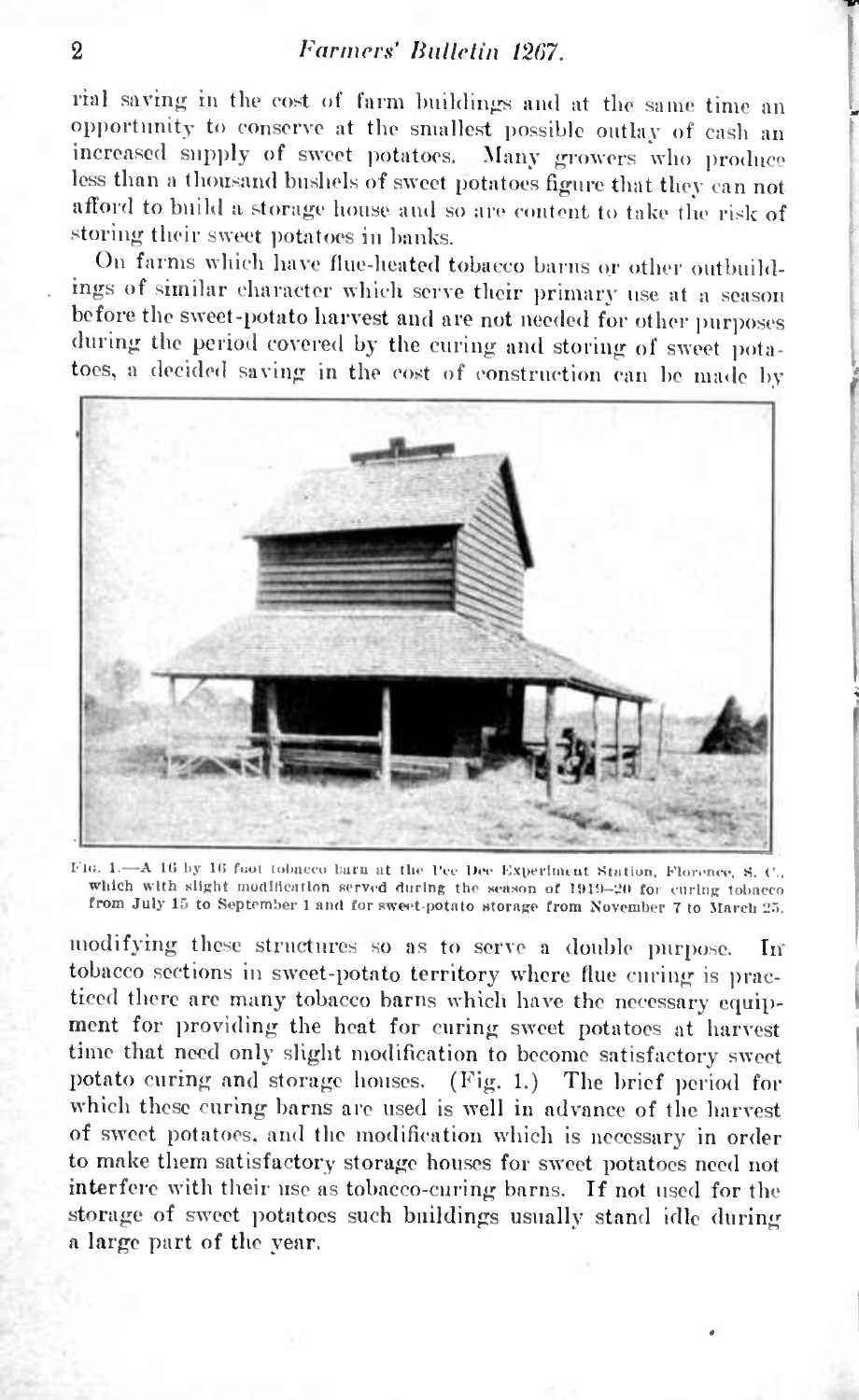### IMPORTANCE OF GOOD STORAGE.

The old practice of storing sweet potatoes in pits, banks, or cellars built under ground is very unsatisfactory, as 40 per cent or more of such roots may be lost from decay. Those which do not decay are, as a rule, of poor quality and do not keep well after their removal. Furthermore, it is not economical to store sweet potatoes under such conditions, as it requires more labgr to build banks annually than is necessary to store the potatoes in a properly constructed storage house. The saving in labor would in a few years offset the cost of remodeling



*Via.* 2.- A 20 by 20 foot tobacco barn in North Carolina which was used for curing to bacco in 1921 during July and August and for sweet-potato storage in the autumn. The 8-inch tiles in the foundation provide floor ventilation.

the tobacco barn, as suggested in the following pages. Since it is not practicable to open such storage pits in cold or rainy weather it is oftentimes impossible to avail of the best opportunity for disposing of the crop.

The remedy for this condition of affairs is to put the potatoes in a storage house where they can be properly cured and cared for during the storage season and taken out at any time without fear of subjecting those remaining to unfavorable weather conditions.

To keep sweet potatoes in good condition they must be (1) well matured before digging, (2) carefully handled, *(3)* well dried or cured after being put in the house, and (4) kept at a uniform temperature after they are cured.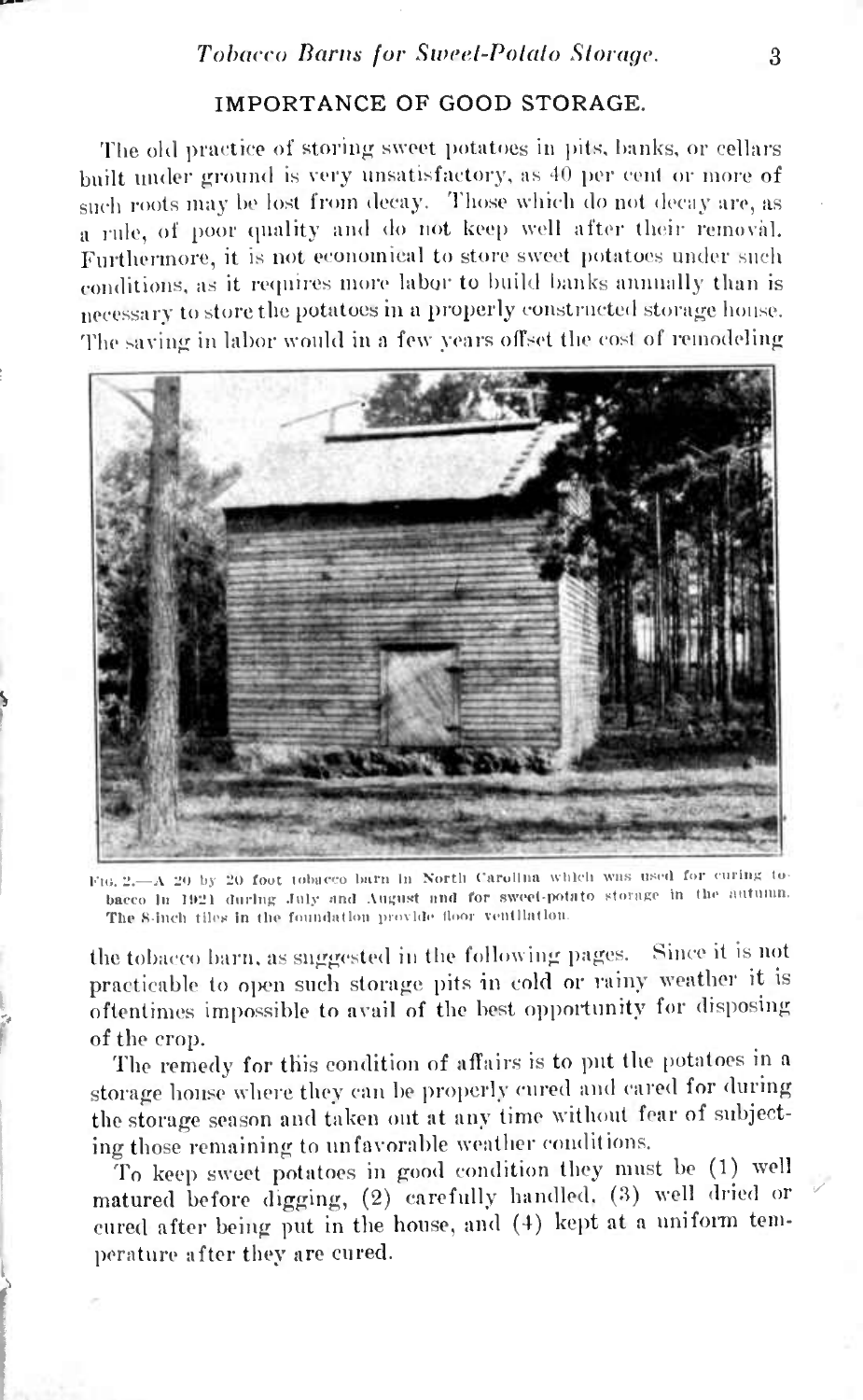# TYPES OF FLUE-HEATED TOBACCO BARNS.

The construction of a flue-heated tobacco bam is similar in principle to that of a sweet-potato storage house. The walls of both houses are double, or air tight, and so constructed that the influence of the outside temperature can be reduced to a minimum. Both have provision for roof and floor ventilation and are equipped with heating<br>devices (fig. 2).

Tobacco barns are usually built in two si2es, <sup>16</sup> by IG feet, with a 16-foot wall, or 20 by 20 feet, with a 20-foot wall. The plan of construction is shown in figure 5. In many cases the log barn is used, where logsor poles are notched at the ends in old log-cabin fashion and



FIG. 3.—A typical log tobacco barn, showing the operator in the act of replenishing his fires.

made tight by " chinking" or "daubing" with mud, or, better, with plaster made in the usual manner for plastering houses. (Fig. 3.) Either the frame or log barn can be used for sweet-potato storage, as both types of houses are heated by a furnace, with 12 or 14 inch flues extending into the house, as shown in figure 4. This method of heating can be used satisfactorily for curing sweet potatoes; also during the storage period when it is advisable to raise the inside temperature.

# CONVERTING A 16-FOOT TOBACCO BARN FOR SWEET-POTATO STORAGE.

After the tobacco-curing period is over it is well to get the barn in shape for storing sweet potatoes, in order that everything will be in readiness at the time of the sweet-potato harvest.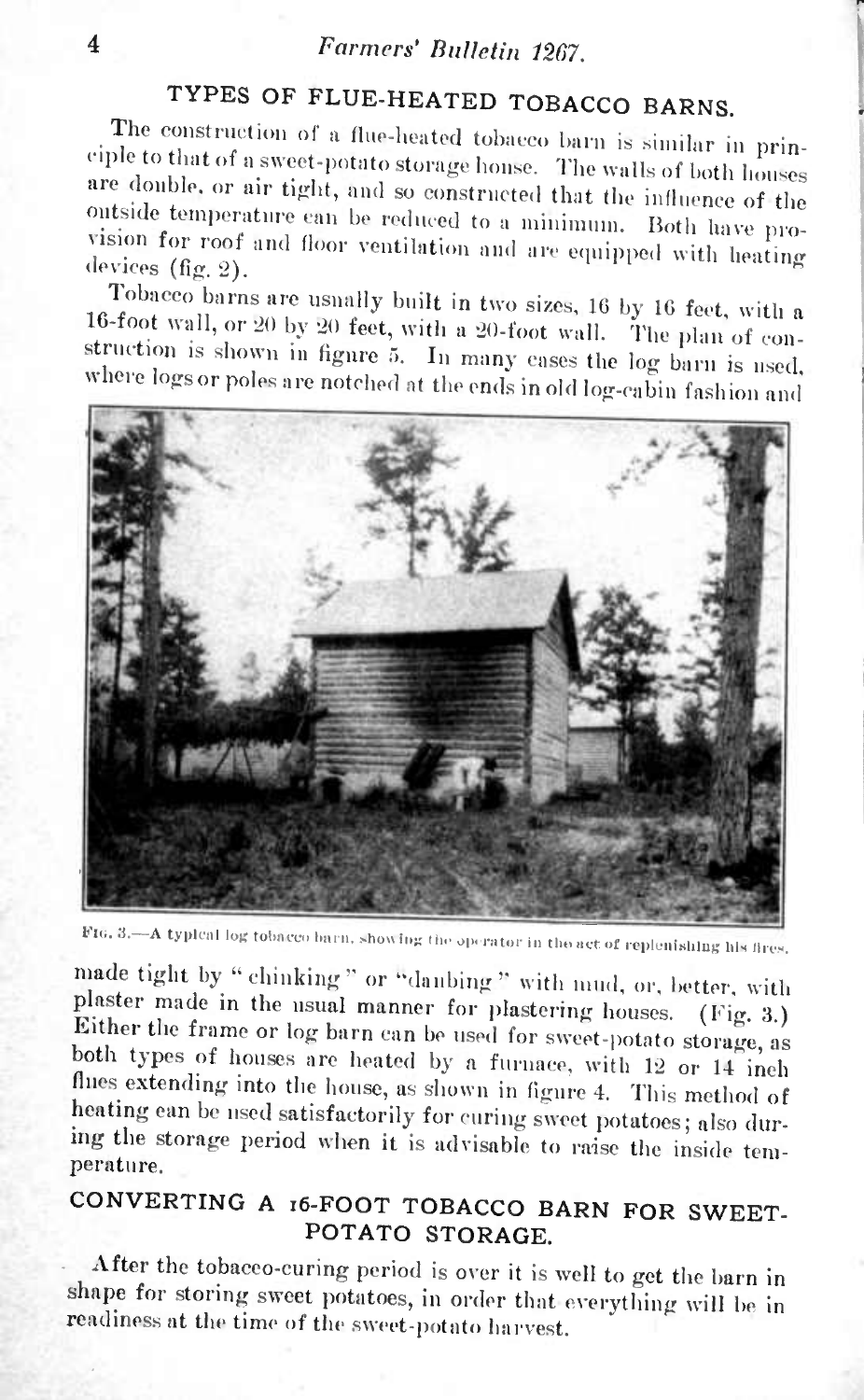In the first place, the furnace and flues should be gone over and made tight. Remove the tier poles to the height of 10 feet from the top of the foundation. These poles should be laid aside until the house is again used for curing tobacco.

#### INSIDE WALL.

With a frame barn, if the inside wall  $(fig. 5)$  is not present, seal over the studding with matched lumber from the foundation to the



Fig. 4.-Ground-floor plan of a single-frame tobacco barn, showing the arrangement of the furnace and flues; also the foundation and side walls.

top of the storage wall or first row of tier poles. This inside wall should fit tight at the foundation. At the top the openings between the studding and the outer and inner walls should be covered, in order to prevent circulation between the walls and to make this as nearly as possible a dead-air space. Many tobacco barns have this inner wall of matched lumber, which greatly reduces the cost and the time required for converting the barn the first year. It is not necessary to seal the inside of a log burn, but the walls should be gone over to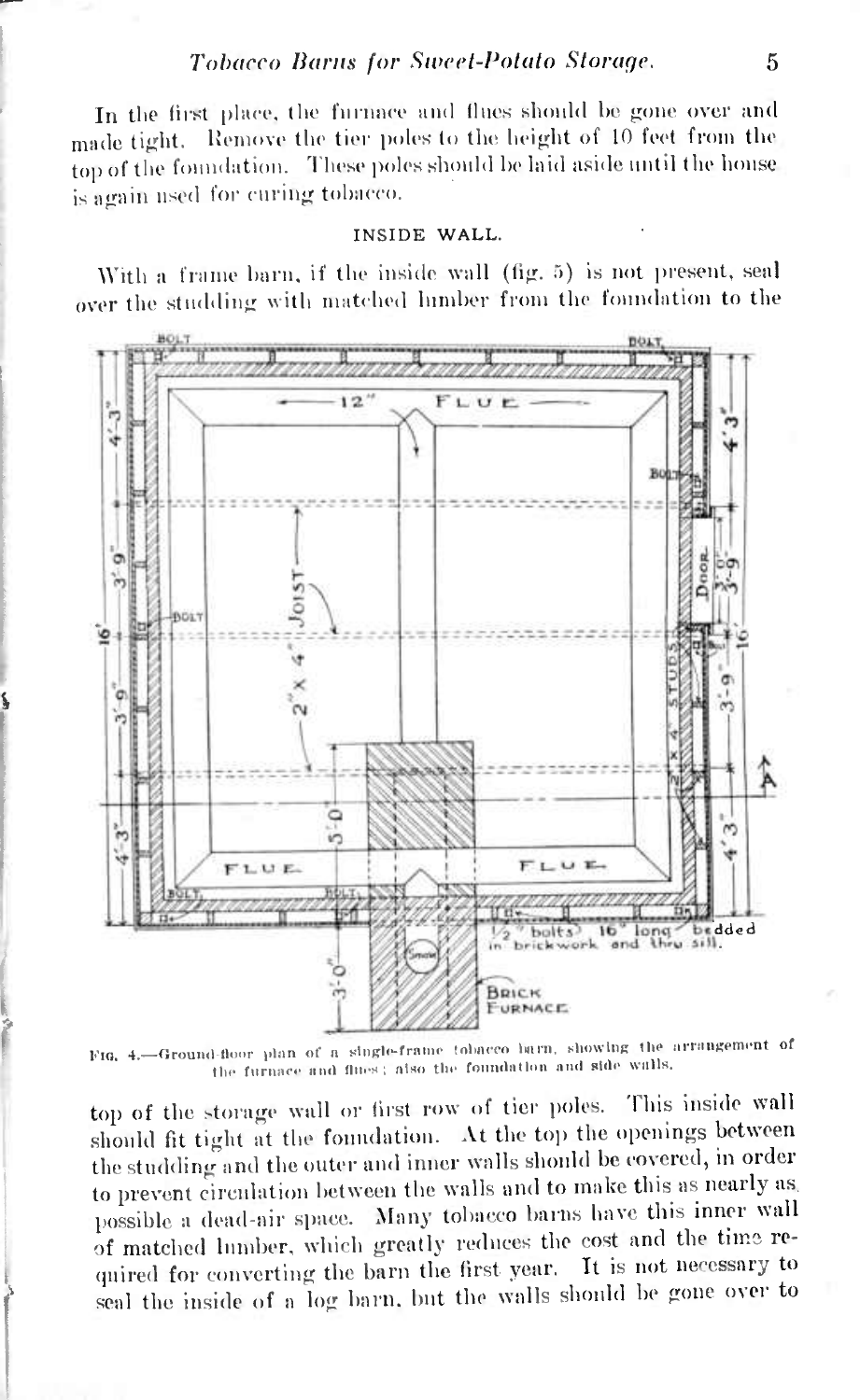make sure that the mud or plaster between the logs is tight and secure.

## FLOOR AND FLOOR SUPPORTS.

Two piers of the height of the foundation are evenly spaced on a center line on the inside. One girder 4 by 6 inches by 16 feet rests at



FtG. 5.-Plan showing the end of a frame tobacco barn when converted into a sweetpotato storage house.

each end of the foundation wall and is supported in the center by the two piers. Seven joists, 2 by 8 inches by 16 feet, placed 2 feet apart at right angles to the girder, rest on the foundation at the ends and the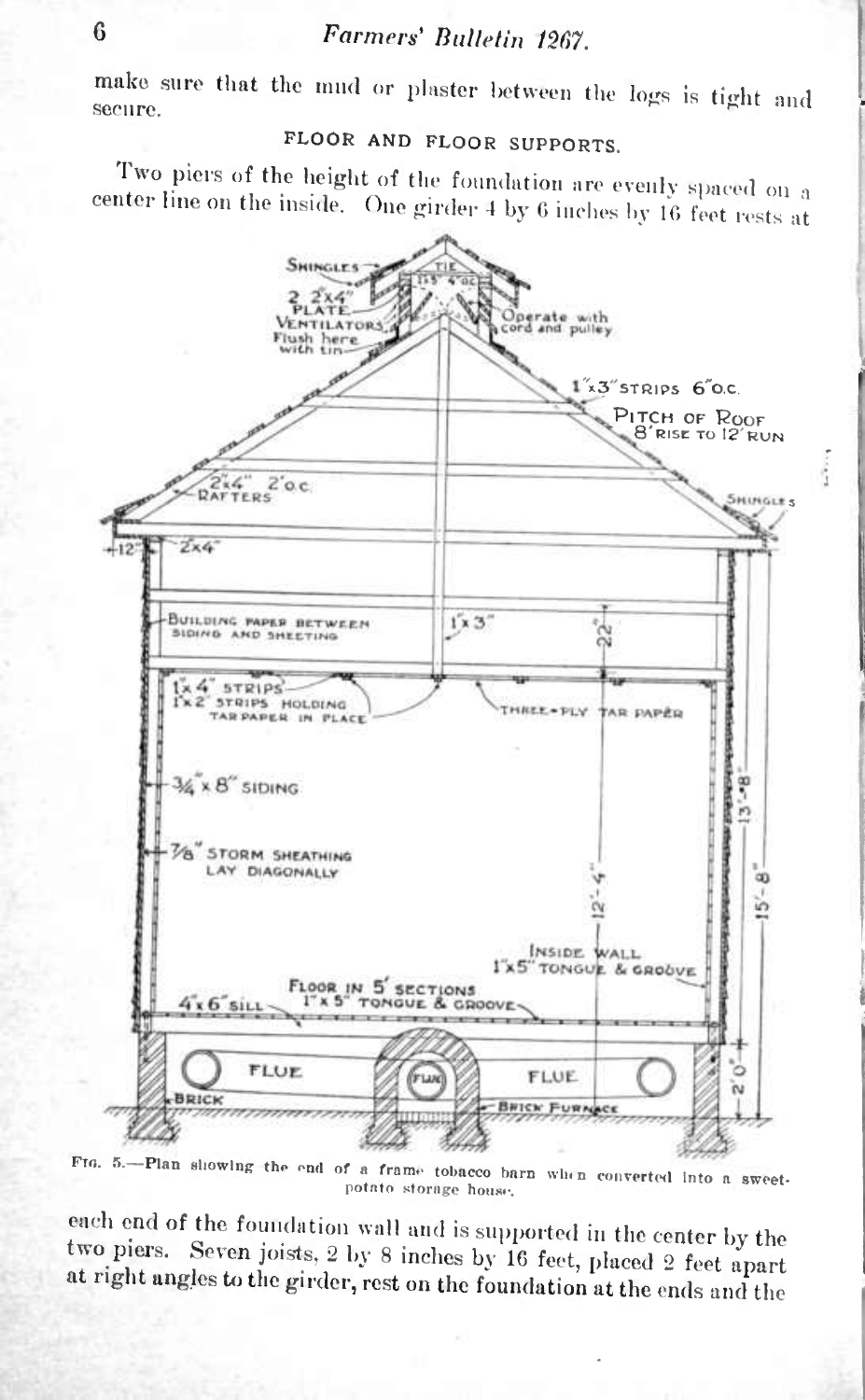girder in the center. The floor is constructed of <sup>1</sup> by 5 inch tongueand-groove flooring and is made in 4 by <sup>14</sup> foot sections, so spaced that it fits tight over the joists. The last sections put in should be jammed down in order to make a tight floor. Xo parts of the floor, joist, or girders are nailed, but are simply made to fit evenly so as to be removed easily. It may be necessary, however, to hold the girder and joist in place by tacking the ends.

#### **CEILING,**

Nail 1 by 4 inch strips on the under side of the tier poles, spaced 34 inches apart on center. Use 3-ply tar paper and tack to the under side of the strips, holding it in place by half inch by 2-inch strips. Use a strip for fastening the ceiling tar paper against the side walls in order to make them tight.

### **VENTILATORS.**

If the tobacco barn is not already fitted with wall ventilators make six openings, each about 18 by 24 inches, three on either side between the temporary floor and the ground, and provide these with sash or doors.

Cut a 12 by <sup>12</sup> inch ventilator in each corner of the floor and one in the center. Provide tight-fitting covers for them. Cut two 12 by 12 inch ventilators in the tar-paper ceiling; build <sup>a</sup> frame around them in order to provide a cover. Space the ceiling ventilators 6 feet from the side wall on a center line.

The door should be made tight, doubled if necessary, and also padded.

It is advisable to cut <sup>a</sup> small window with <sup>a</sup> tight-fitting shutter above the door in order to furnish light for working inside during eold weather. Great care must be exercised in making all openings tight, as success depends on tight walls in order to control the inside temperature.

#### **BILL OF MATERIALS.**

The following is the bill of materials for converting a 16 by 16 foot tobacco barn at the Pee Dee Experiment Station, Florence, S. C, where it was necessary to add an inside wall :

For plers: One 4 by 8 inch by 6 feet (two piers).

For girder: One 4 by 6 Inch by 16 feet.

For joists: Seven 2 by 8 Inch by 16 feet.

For flooring (including 20 per cent waste) : 300 feet of 1 by 5 Inch, tongue and groove.

For inside wall (Including 20 per cent waste): 768 feet of 1 by 5 inch, tongue and groove.

For celling : Five 1 by 4 inch by 16 feet ; five half inch by 2 inch by 16 feet (for fastening tar paper to the tier poles) ;  $2\frac{1}{2}$  rolls of 3-ply tar paper.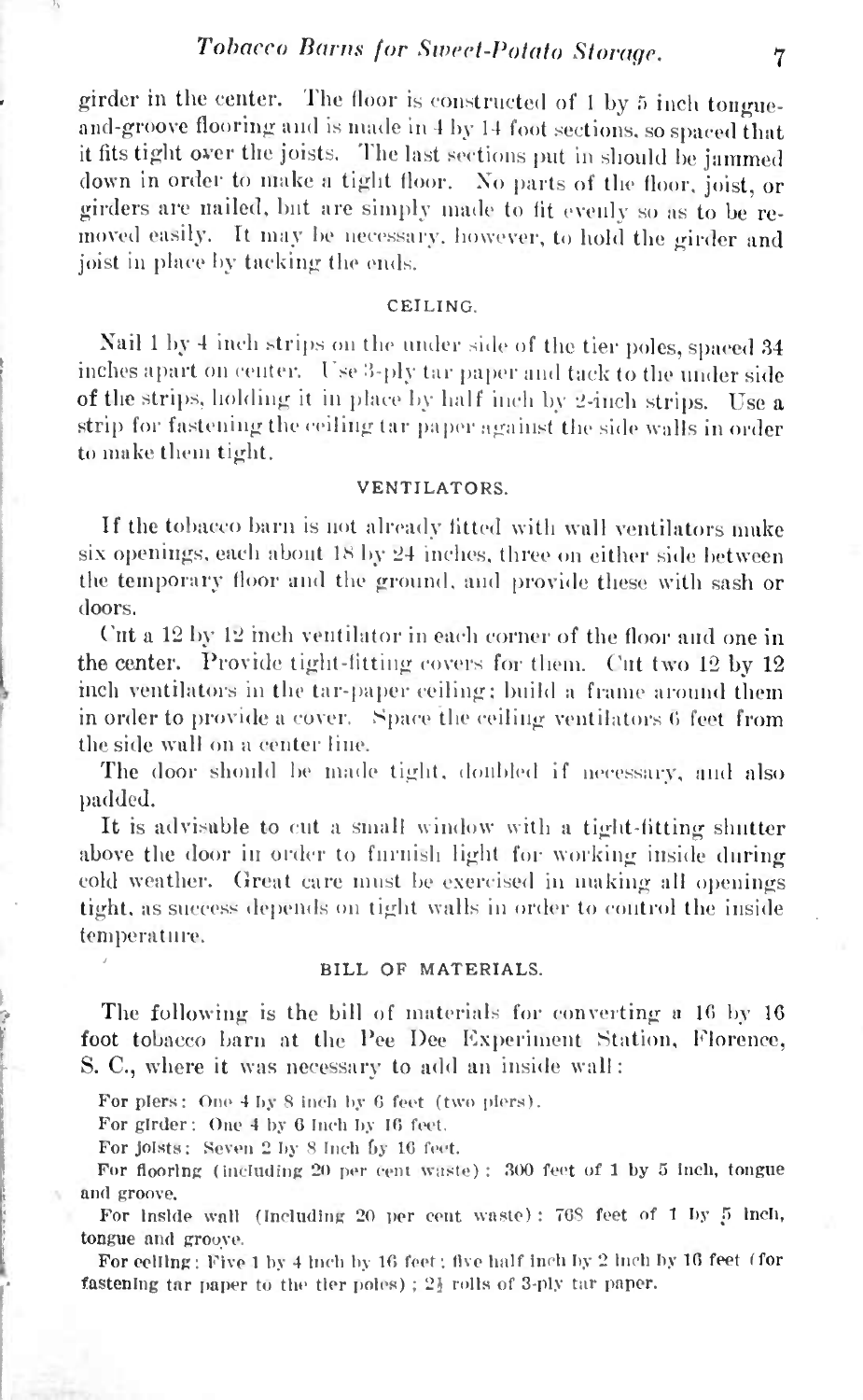## Farmers' Bulletin 1267.

Miscellaneous: One 4-light window sash; two pairs of 6-inch strap hinges for a window shutter.

The cost of material for converting the tobacco barn into a sweetpotato storage house amounted to \$71.03, figuring hunber at \$45 per M. The labor required in this special case was two men's time for a period of  $2\frac{1}{2}$  days. This work can be done by the average farm laborer, thereby cutting down the expense. After the first year the cost amounts only to the labor required in converting the barn, as the walls remain permanent, and the ceiling, floor, and floor supports can be removed easily and used indefinitely for several years.

# STORING IN CRATES AND BINS.

In this experiment both crates and bins were used, although the crates were preferred on account of ease in handling.



FIG. 6.-Diagram showing the construction of a bin for storing sweet potatoes in a tobacco harn

Where crates are used, a slat floor raised 4 inches from the main floor should be provided in order to allow air circulation under the crates, and they should be stacked in even rows on it to the height of 8 feet. A satisfactory method is to stack each row of crates on two 2 by 4 inch pieces set on edge, parallel to each other, and about 1 foot apart, thus permitting ventilation under the crates and acting as a substitute for the slat floor. This is important in order to protect the potatoes in the first row of crates.

In case bins are used, it is hardly possible to construct an upright one in sections so that the same can be quickly put together and taken down, but a satisfactory bin can be constructed as shown in figure 6. The sides, floor, and end of this bin can be made separate and held together by cleats.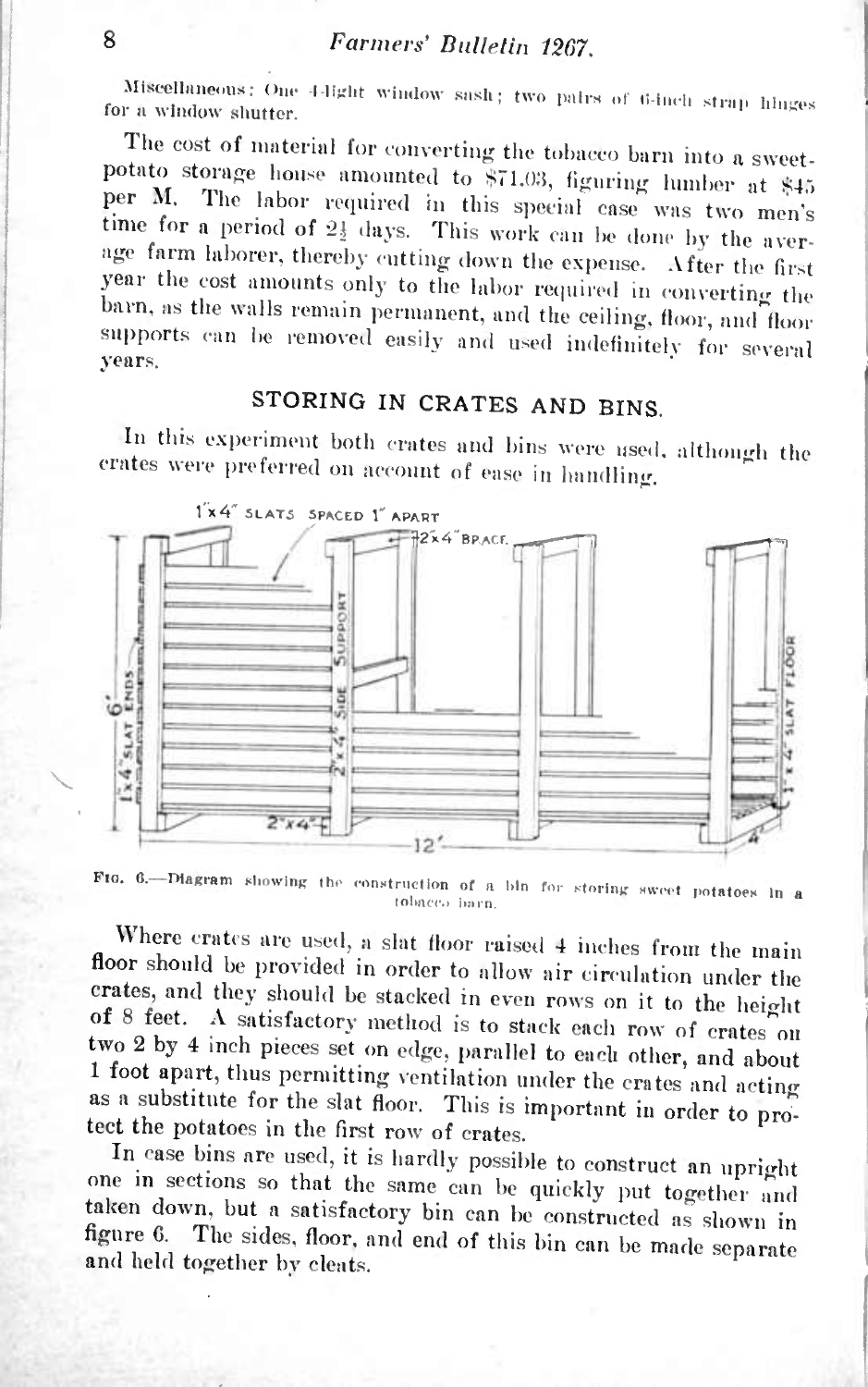Results during the season of 1919 and 1920 in storing sweet potatoes in modified tobacco barns at the Pee Dee Experiment Station show that in the bin, during the storage period from November 10, 1919, to March *20,* 1920, the percentage of shrinkage amounted to 11.2, while that of decay was 4.75. With crates, during the storage period from November 7, 1919, to March 24, 1920, the percentage of shrinkage was 7. while the decay percentage was 1.7.

### STORAGE-HOUSE MANAGEMENT.

### **HARVESTING.**

Sweet potatoes should he harvested as soon as mature and before hard frosts occur, for if left in the ground thev are liable to be



**Fio. 7.—A good SWIM'I potato** *áigeer.* **Tho rolllni; colter cuts the vine«, and the rods projecting fiom the moldhoard aid In freeing the potatoes from the soil and vines.**

chilled, thus bringing about favorable conditions for decay in storage. It is important that the potatoes be mature at harvesting time. This can be determined by cutting in half a full-grown potato and allowing the cut surface to be exposed to the sun for half an hour. If the cut surface dries, the potato is mature, but if the sap continues to flow and remains sticky, it is well to postpone the harvesting until the test is favorable.

Careful handling of the potatoes is essential. A satisfactory implement for digging sweet potatoes is a plow with rolling colters for cutting the vines, as shown in figure 7. After the potatoes are dug they should be scratched out by hand and allowed to dry. It is a bad practice to throw several rows of potatoes together, as they will become bruised and be more susceptible to decay. The best plan is to pick up the potatoes direct from the row. place them in crates, and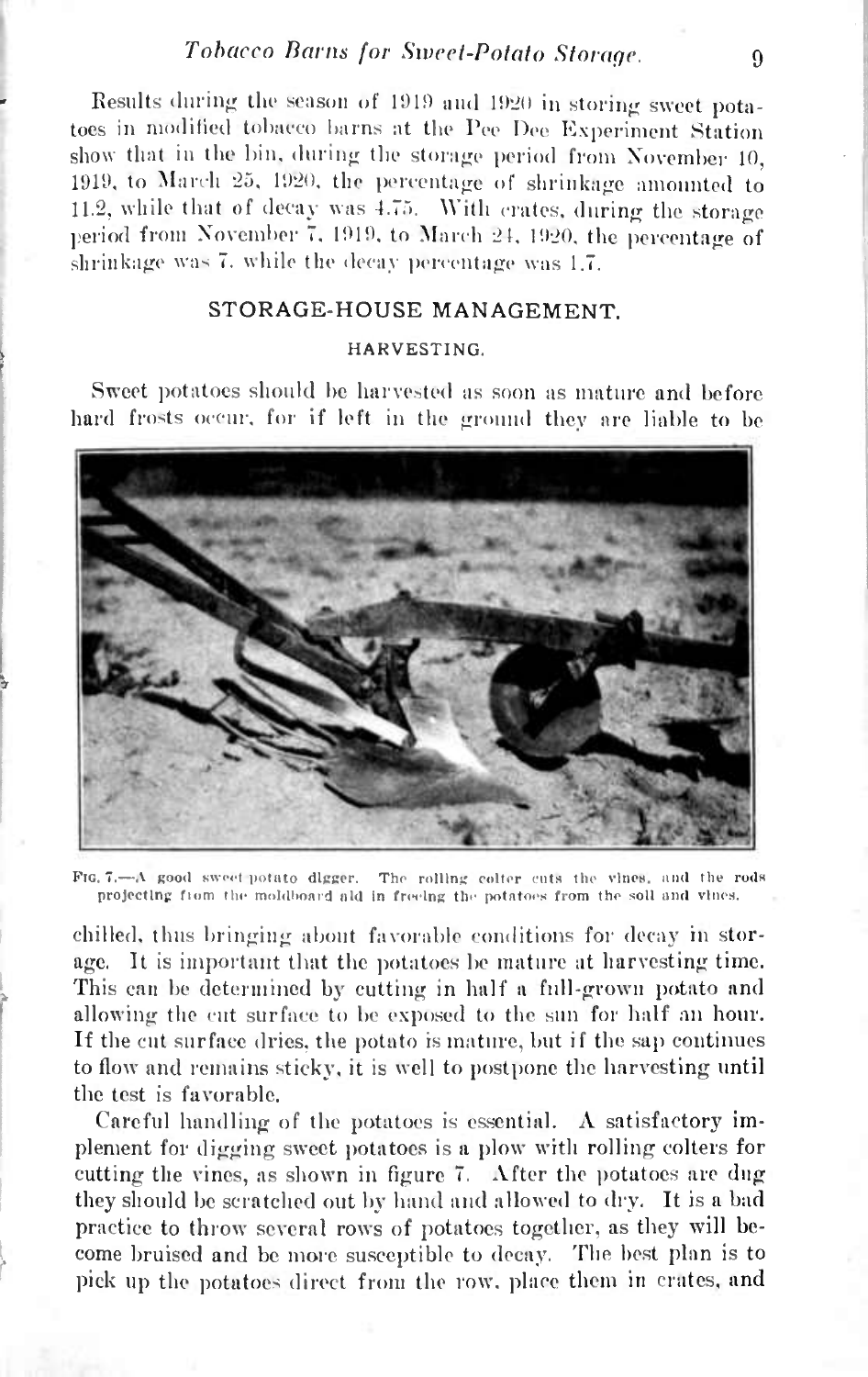transport them on a spring wagon to the storage house, where the crates are stacked in the manner already described or the potatoes carefully placed in the bins.

The potatoes should be graded in the field in order to separate the cut and bruised potatoes from the uninjured ones, as this will eliminate extra sorting at the storage house. (Fig. 8.) The cut and bruised potatoes should be disposed of as soon as possible.

### CURING.

Before beginning to fill the barn it is a good plan to start the fire a day in advance, so as to dry out the house thoroughly. It should be



8.—A sweet-potato field at harvest time. After plowing, the sweet potatoes are scratched out by hand and allowed to dry before being placed In barrels or baskets.

remembered that the furnace and piping in a tobacco-curing barn is designed to maintain a high temperature and that after the wooden floor is installed for the storage of sweet potatoes, considerable caution must be exercised or the building may be set on fire. On bringing in the sweet potatoes the fire should be continued and the ventilators in the floor or roof opened as wide as possible. A temperature of 85° to 90° F., with plenty of ventilation, should be maintained for about 10 days, or until the eyes of the potatoes on the top of the pile turn pink, showing signs of sprouting. This curing process is simply driving the excess moisture from the potatoes by means of heat, which creates air circulation. The temperature inside the storage bouse during the curing period is warmer than outside.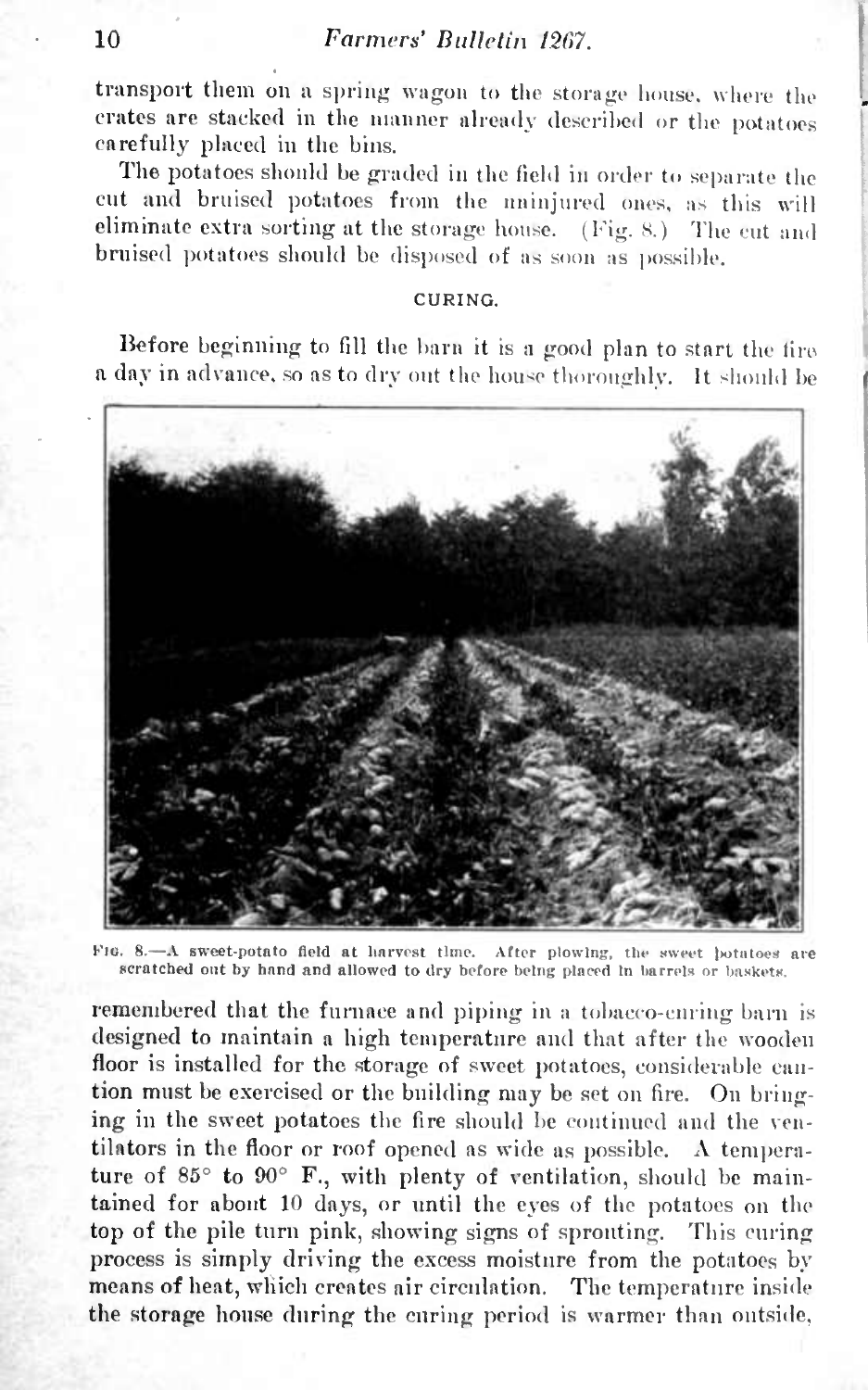and as the cool air enters through the wall ventilators, it warms, expands, and rises. As it rises and circulates around the potatoes it expands and takes up moisture and carries its load out through the roof ventilators.

After the curing period the temperature should be gradually reduced to 50 or 55 F. and held at this temperature as nearly as possihle through the remainder of the storage period. When the thermometer registers as low as  $45^{\circ}$  the fire should be started and the temperature raised, keeping the ventilators open. If the temperature runs about 60° the ham should be opened on a cool night until the temperature inside is lowered to the desired point. It is well to give the barn some ventilation every day unless the weather is damp and rainy, when it may be advisable to close all ventilators. The ventilators and fires should he so managed that moisture is not allowed to collect on the interior walls or windows.

### SWEET-POTATO VARIETIES.

#### **BIG-STEM JERSEY.**

The vines of the Big-Stem Jersey variety are moderately long, 6 to 12 feet. The roots are russet yellow in color, smooth and regular, long fusiform in shape, and may be either veined or smooth; on rich soils they frequently attain large size. The season is medium late. The flesh is yellow and when baked is sweet, dry, and mealy.

### **YELLOW JERSEY.**

The vines of the Yellow Jersey variety are slender, from 6 to 12 feet long, and the foliage is usually smaller that that of the Big-Stem Jersey. The roots are dark russet yellow, long or short fusiform in shape, two tvpes being known to the market, one long and the other very short. The potatoes may be veined or smooth, are usually small to medium in size, and have yellow flesh. When baked the flesh is very dry and mealy, fairly sweet, and of firm texture.

### **GOLD SKIN.**

The foliage of the Gold Skin variety resembles that of the Yellow Jersey yery closely, except that there is a tinge of purple at the base of the leaf. The roots are dark russet yellow in color, fusiform in shape, smooth and regular, and with salmon-colored flesh. When baked they are <sup>a</sup> dark yellow, medium dry and mealy, and very sweet.

### **TRIUMPH.**

The vines of the Triumph variety are coarse, vigorous, and short, being usually 2 to 4 feet long. The leaves are deep shouldered and